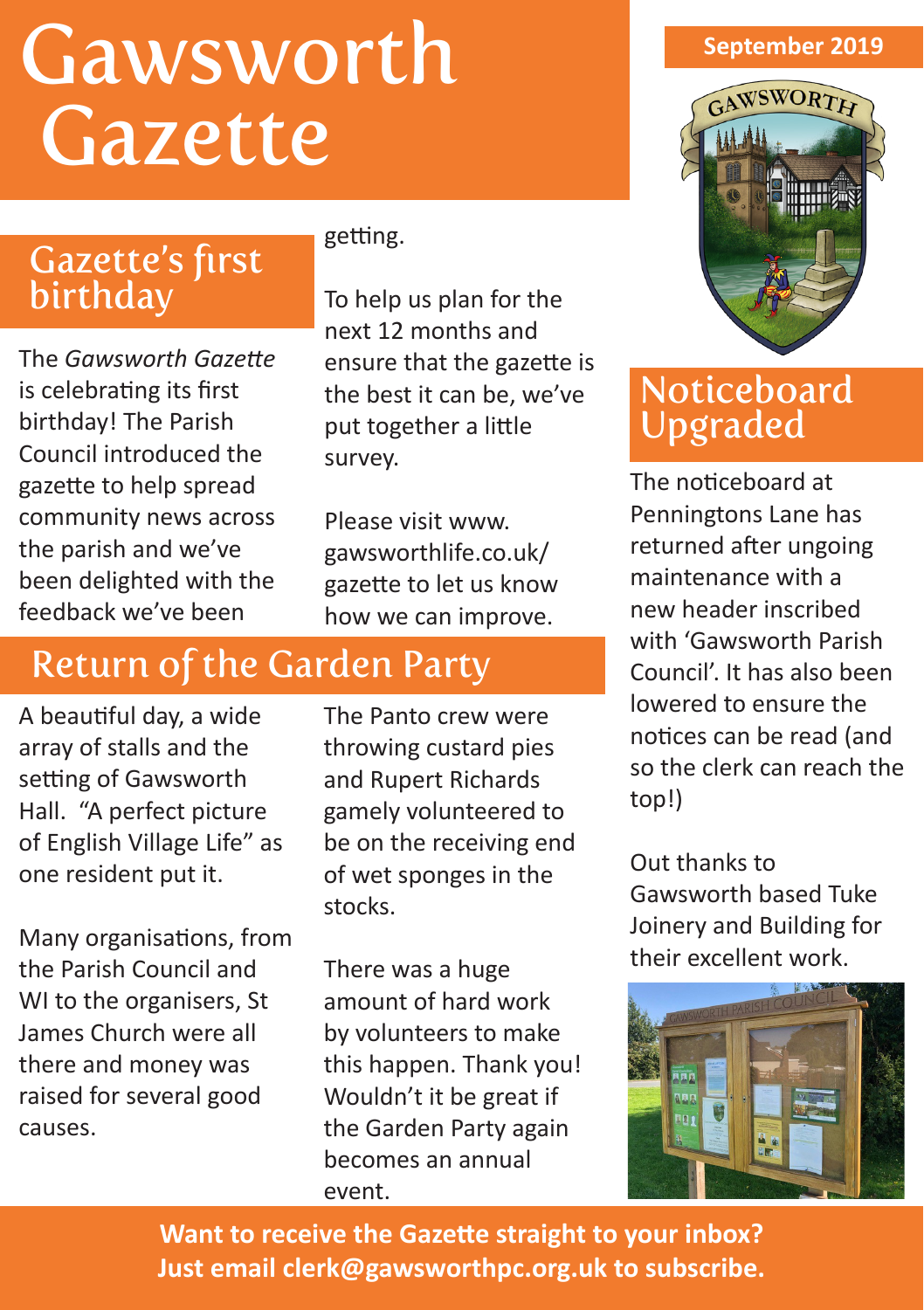#### Community **Diary**

**4th 2pm**  M Pastimes 01625 420 829

**5th 10am** M Coffee Morning East Cheshire Hospice 01625 433 239

**10th 7:30pm** V Parish Council Meeting

**12th 10am** M Coffee Morning Christian Bline Mission

**19th 10am** Luncheon Club 01625 433 239

**22th 5pm** S Harvest Village Praise 'Gawsworth then and now'

**24th 7:30pm** C Gardening Club 'Climbing & Wall Plants' 01625 467432

**26th 10am** M Coffee Morning Water Aid

*S = Scout Hall V = Village Hall M = Methodist Hall C = Church Hall* 

#### Regular **Groups**

**Monday** Beavers 5:30pm 6 Cubs 6:45pm S (2nd) Church Study Group 2pm C

**Tuesday** Girls Brigade 6pm Yoga 7pm (3rd) Ramblers: 9:30am C S

**Thursday** Scouts 7:00pm Bridge Club 7:15pm C

**Saturday M** (1st) Quilting Group **C** 10:30am 01625 421 737

#### **Sunday**

See the Parish and Village News magazine for details of church services.

**Submit your events for inclusion in the diary to Jane Robertson:**  01625 267 342

#### Where in Gawsworth?



## Pantomime Auditions

Interesting in being part of the 2019 panto?

Join the auditions on Thursday 5th September and 12th September at Gawsworth Methodist Community Hall.

Call Anne Woods on 01625 420404 for details.



#### Thank you mystery hedge trimmer

The Parish Council would like to thank the resident who has been trimming the hedges along the Penningtons Lane to Rising Sun Road ginnel its been making it much easier for residents to use.

What great community spirit!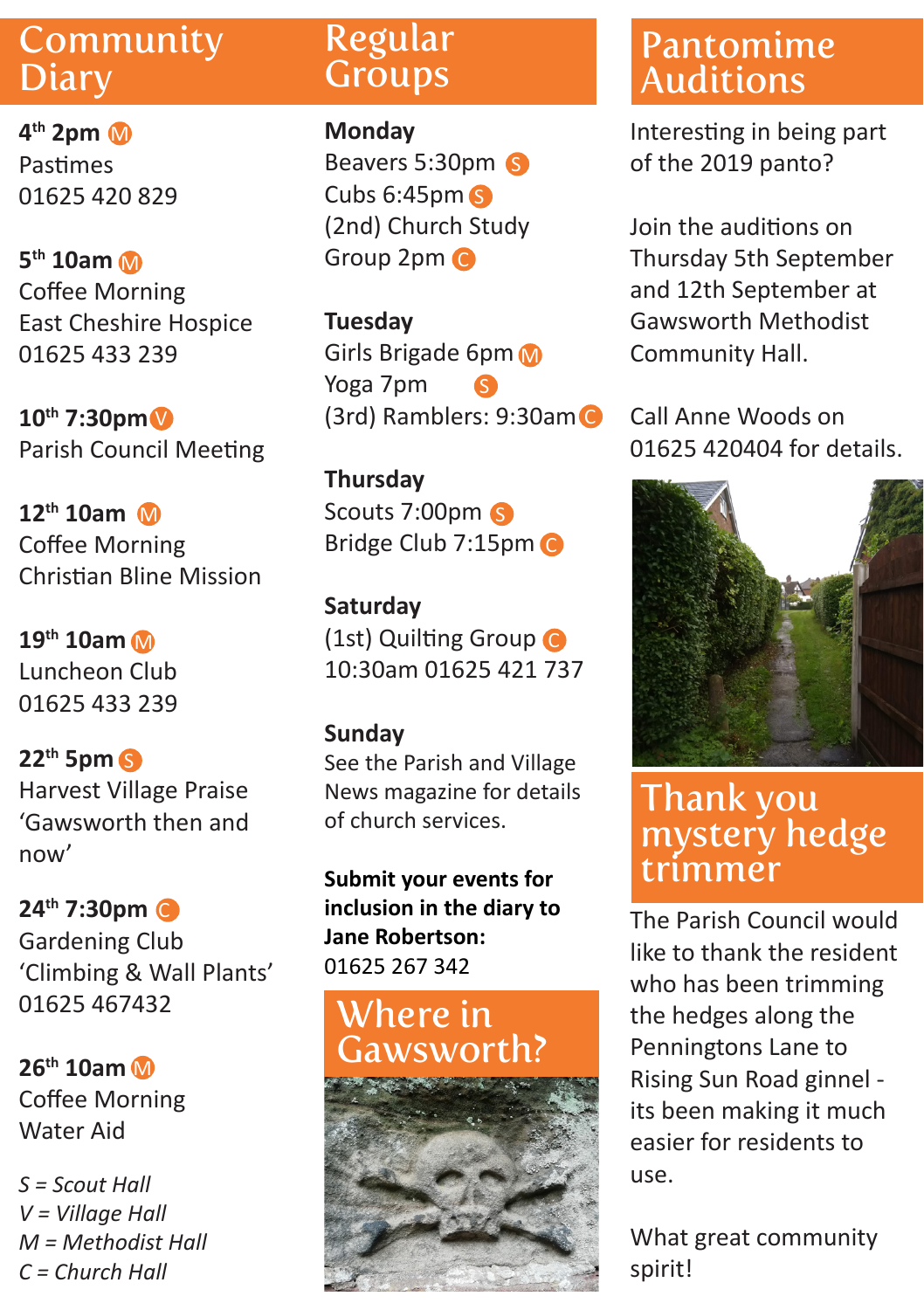## Custard Pies at the Garden Party



# Magotty's Murmerings

It's Birthday time! The Gawsworth Gazette is a year old. Still a baby and not out of nappies yet but hopefully yielding something rather more savoury. Readers have been positive about the Gazette and any criticism has been constructive and, I hope, acted on by us. Keep letting us know what you think and feeding us information about Gawsworth and what's happening.

The Gazette is managed by the Communications Working group of the

Parish Council which has representatives from the council, the community shop, the village hall, the churches and various organisations in the Parish plus some people who are interested in communications. You are welcome to join the group and you will be especially welcome if you can bring our average age down a few years!

Talking of birthdays, the Parish Council is 125 years old this year. Cllr Margaret Parry, our very own master

### **Oral History** Project

Names were collected at the garden party from people who would like to have their memories of Gawsworth life recorded as part of our oral history project. Get in contact if you'd like to join in with the project.

Some interesting information has already emerged from a communication from one resident. Here's a snippet.

 "In the 1920's this Smugglers Rest was 2 cottages, one occupied by Mr Jimmy Potts, his sister and another gentleman lived next door. Mr Potts was the preacher at the chapel."

baker, provided cake for the Parish Council stand at the garden party. It was also an opportunity to talk with Parish Councillors about Gawsworth matters.

Everything, even a little grumble. seems so much nicer with cake.